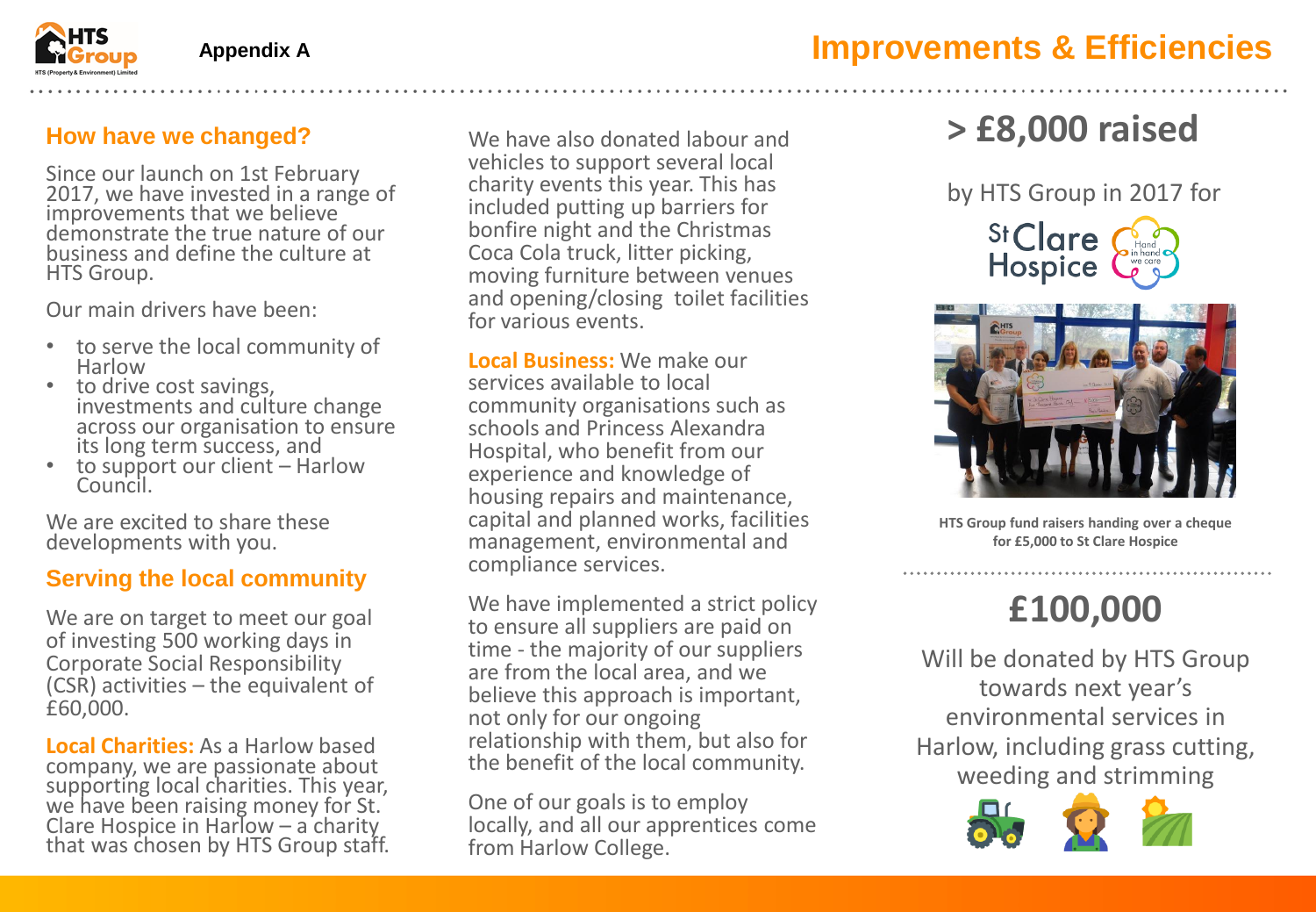

### **Improvements & Efficiencies (2)**

**Local Education:** We have made a number of donations to Harlow College for students to benefit from as they study. Donations include vans, mowers and a sweeper. This machinery is even being used by students to maintain the college grounds!

In 2018, HTS Group directors Tim Page, Alex Morris and Stella Dunlop will be working in three local schools to provide careers advice and promote careers for women in the housing and building industry.

Our Apprenticeships programme has already taken on six people, with four more to come in 2018. Our partnership with Jewson will see them add another two.

#### **Environmental Task Force**

We have a team of staff with learning disabilities that are permanently employed at HTS Group. We're pleased to offer our ETF employees a range of opportunities and support they may otherwise not have received



**HTS Group donating vehicles to Harlow College**

### **140 students**

in our annual work experience programme



# **10 apprentices**

planned placements 2017-18



#### **Investing in our future**

Since the beginning of the year, we have been investing in our company, and implementing revenue generation schemes to benefit the organisation.

Our investments include:

- £563,600 over 33 months for new fleet vehicles
- £160,000 in improvements to our office internal layout to support our employée culture and experience
- £100,000 in branded PPE & uniforms
- £70,000 in new power tools
- £18,000 in new petrol fuel tools for ground maintenance
- £5,000 in in towers, cement mixers and generators, saving on long term hire costs
- £4,000 in a vehicle diagnostic instrument, massively reducing ongoing service costs
- We have invested in a new compactor that has enabled us to improve our recycling volume to about 65% of our total waste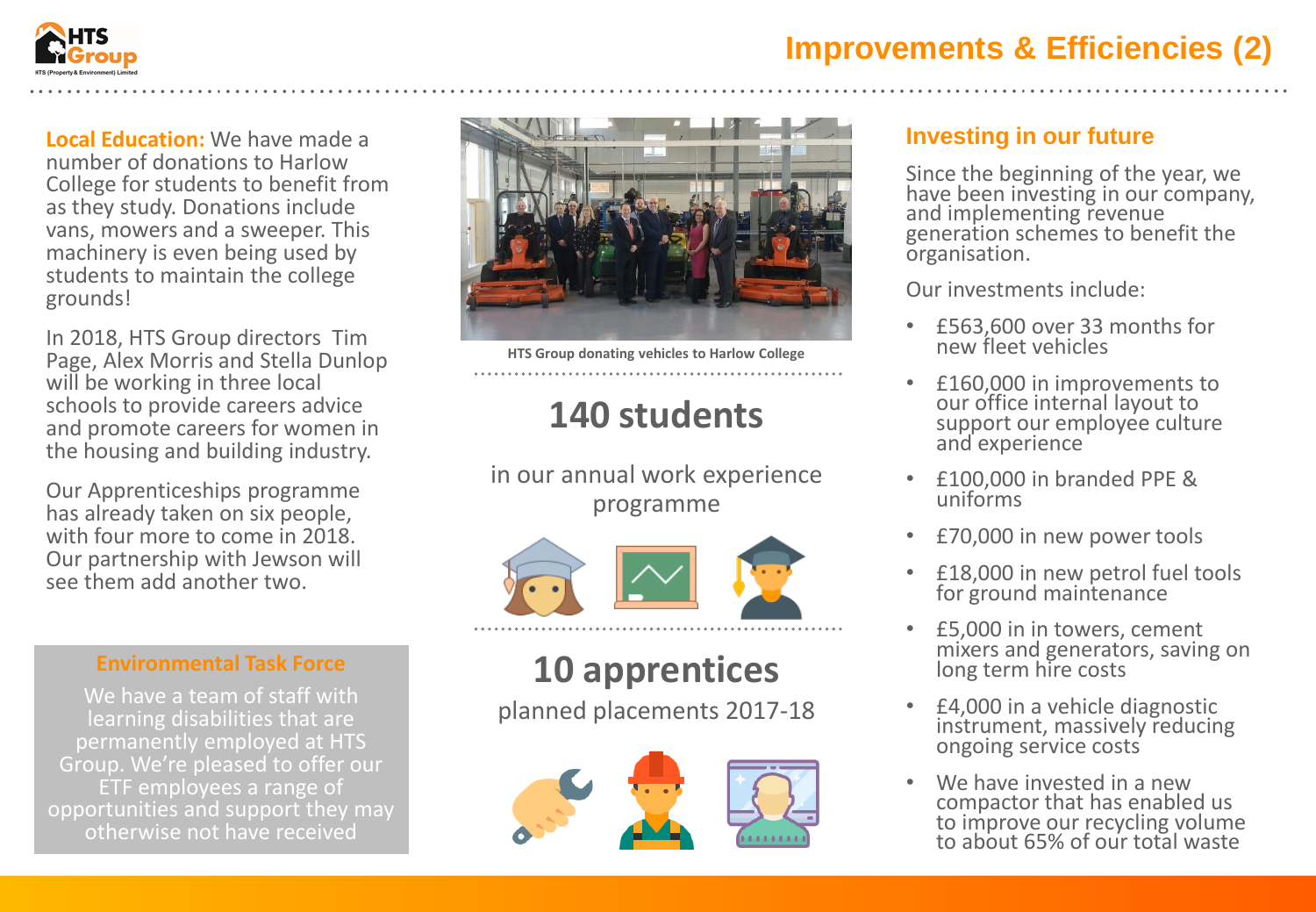### **Improvements & Efficiencies (3)**



We are also successfully leasing space to Jewson and Kier at the following rates:



Rent: £52,100 per annum Service charge: £24,100 per annum



Rent: £18,800 per annum Service charge: £10,000 per annum

As part of our contract terms with Jewson, they have agreed to contribute a proportion of their turnover to CSR initiatives on our behalf, and up to a total possible value of £14,000.

#### **Savings**

Over the past year, we have worked hard to reduce unnecessary costs or outlay. Examples include:

- Replaced a deal that was costing HTS Group £10,000 per annum for vending machines. Our new onsite coffee and snack machines are now free of charge
- We now recycle mattresses by breaking them down and recycling individual parts – at around 180 mattresses a month that previously cost us £10 each to dump, the savings are ongoing
- Our approach to fuel purchasing has completely changed – where all drivers previously used fuel cards, they now purchase fuel at our on-site fuel pumps at approx. 20% lower cost. We are also able to provide our green fleet with red diesel, which we can source at around 75% cheaper than our previous supplier



## **£160,000**

invested in our offices, with new meeting rooms, chill-out areas, kitchens and improved outside areas





We've made a major investment in IT with upgrades to Windows 10, Office 365, servers, cabling & networking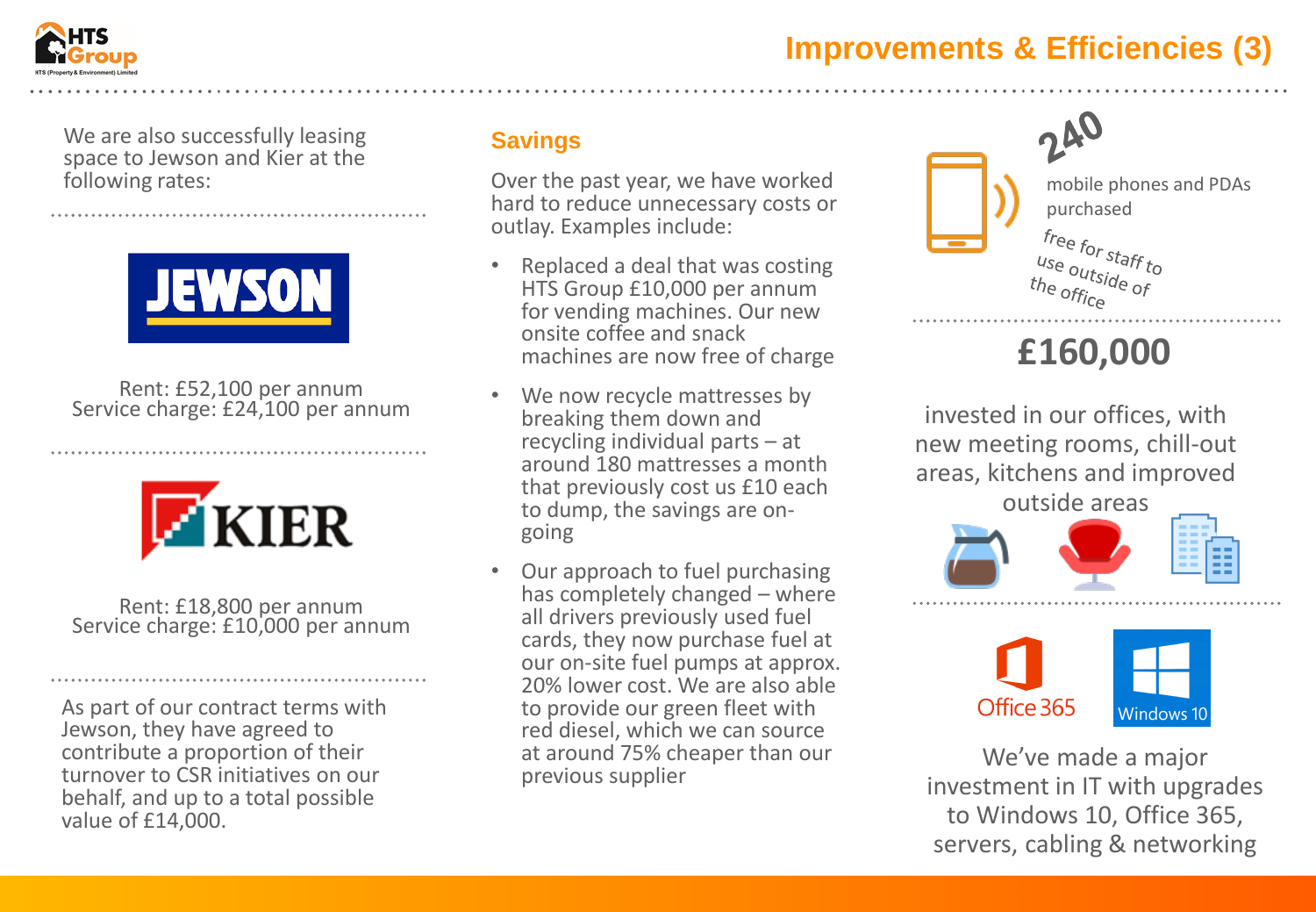

#### **Improving our organisation**

We have been enthusiastic about improving the culture of our company. From enhanced T's & C's, to internal promotions, from investment in our building, to improved communications, we are developing a better workplace experience for our people. The previous £1.4m in organisational overhead now benefits the local community and local people.

Our trimmed management team is keen to ensure vacancies are filled from within and all internal applicants are now interviewed. In 2017, around 12 people have been promoted internally.

As part of our new organisation, we had to introduce three new inhouse departments before launch:

**Finance**: We can now react to personnel needs quickly and efficiently, for example over the holiday period, we paid both December and January wages early. **HR**: Moving all HR systems in-house has allowed us to work with local recruitment agencies and develop effective local policies and procedures.

#### **Health & Safety**

our new SHEC department can operate much more flexibly than was previously possible while still complying with all H&S legislation. With a less regimented approach, they can apply H&S compliant practices to the specific needs of our own local service delivery.

Other organisational changes include:

- A rolling plan to align all staff into the pension scheme
- Standardisation of staff T's & C's
- Improved holiday pay for all personnel – based on the previous 3 months, pay is calculated on the number of hours worked – and HTS Group foot the bill
- Improved staff communications with newsletters, briefings and a move towards a change in culture of collaboration and togetherness

# **01/02/2018**



At our launch anniversary we are planning a staff award ceremony to recognise & reward our people

### **25%**

Discount voucher for all staff for Jewson builders merchants



### **£40,000**

HTS Group contribution to improved holiday pay for all personnel

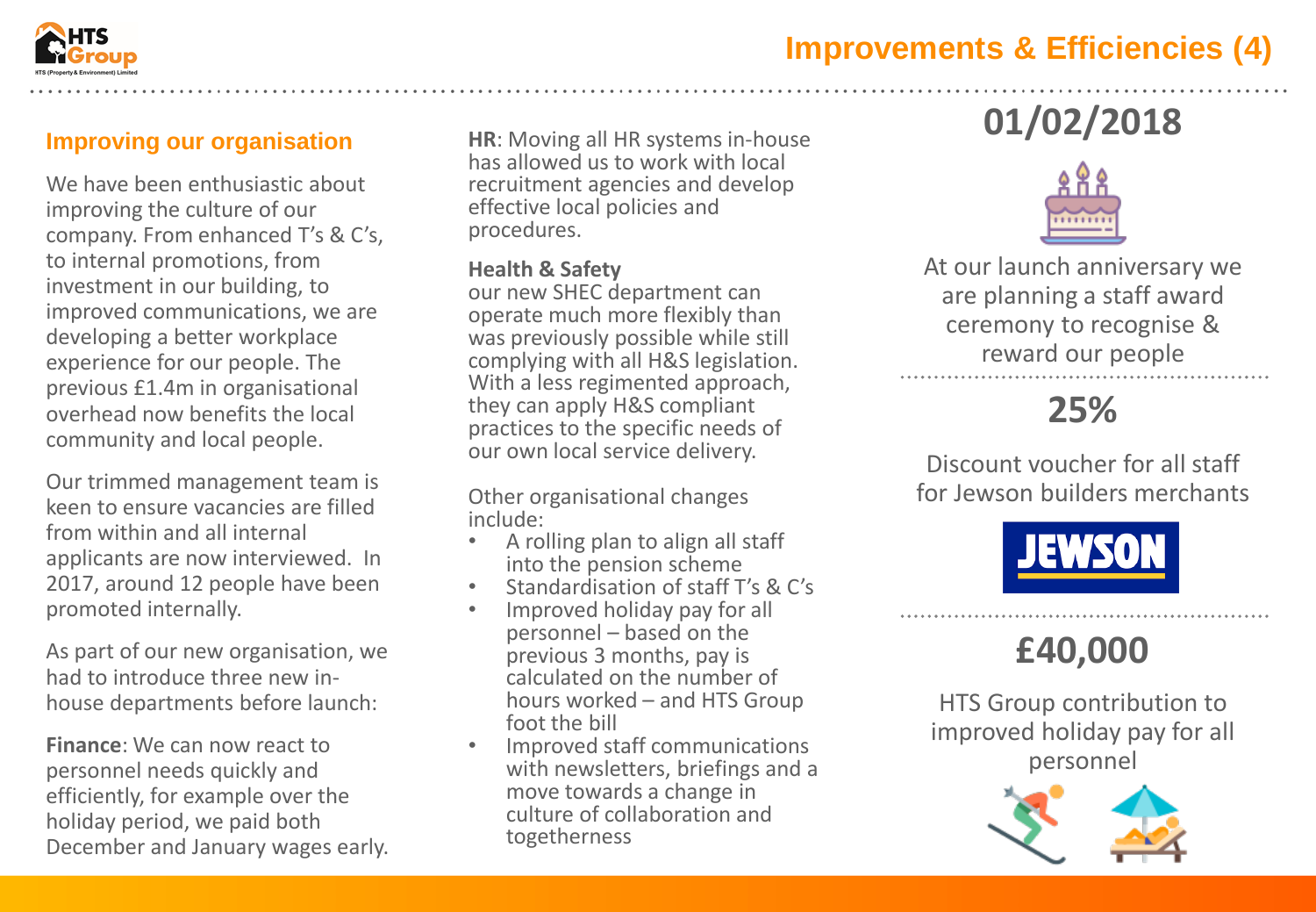

#### **Working with our Client**

As well as providing our services to Harlow Council, we also purchase services from them that we are unable to deliver in-house. These services include:

#### **IT Services @ £128,904 per annum**

#### **Insurance @ £70,105 per annum**

This approach benefits Harlow Council by:

- Creating efficiencies
- Providing revenue
- … and it benefits HTS Group by:
- Removing any outsourcing requirements
- Helping us to build on our close relationship with the Council

Where we can, we invite Harlow Council staff onto our Health & Safety courses free of charge. For example if we have five free spaces on a course of 15, we offer them to Harlow at no cost. These savings benefit the Council and also further support our on-going relationship.

As a Local Authority Trading Company (LATC), HTS Group was formed by a loan from Harlow Council. As we pay this money back to the council at £20,000 per month, they are making approx. 3.5% based on lower interest payments, or around £46,000 per year.

## **£10,405 saved**

by Harlow Council on H&S training courses provided by HTS Group



### Harlow Counci Working together for Harlow



**Members of Harlow Council visiting the HTS Group Head Office at Mead Park**